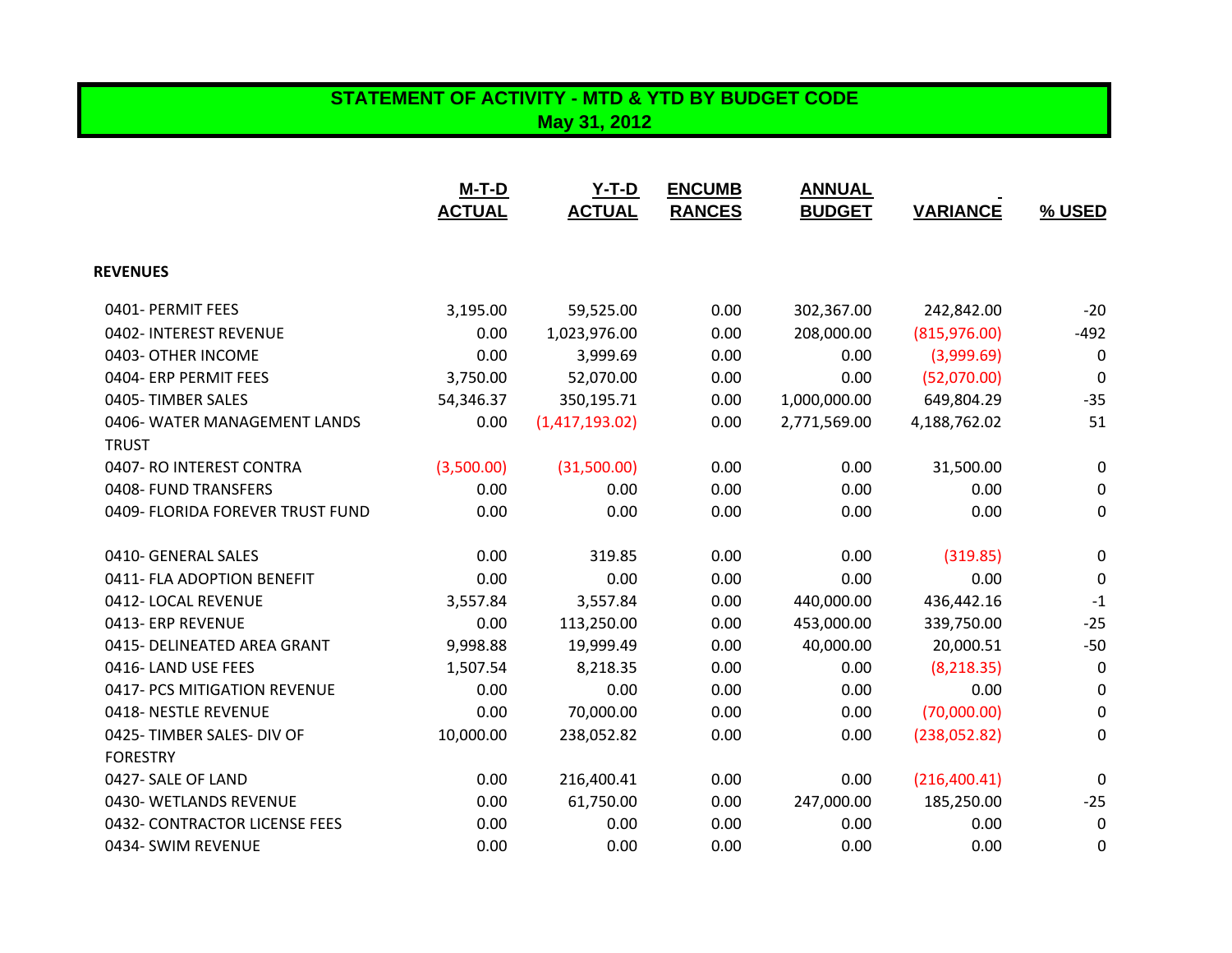| 0439- DOT REVENUE                | 0.00      | 71,847.00    | 0.00 | 30,000.00    | (41, 847.00) | $-239$           |
|----------------------------------|-----------|--------------|------|--------------|--------------|------------------|
| 0440- FLORIDA FISH & WCC REVENUE | 0.00      | 0.00         | 0.00 | 0.00         | 0.00         | 0                |
| 0443- USF&W REVENUE              | 0.00      | 0.00         | 0.00 | 0.00         | 0.00         | $\pmb{0}$        |
| 0451- ENFORCEMENT FEES           | 12,913.80 | 16,488.80    | 0.00 | 0.00         | (16, 488.80) | 0                |
| 0452- DEPT. OF COMMUNITY AFFAIRS | 0.00      | 0.00         | 0.00 | 0.00         | 0.00         | $\boldsymbol{0}$ |
| <b>REVENUE</b>                   |           |              |      |              |              |                  |
| 0460- DEP WATER QUALITY          | 0.00      | 0.00         | 0.00 | 0.00         | 0.00         | $\pmb{0}$        |
| <b>ASSURANCE</b>                 |           |              |      |              |              |                  |
| 0461- DACS REVENUE               | 0.00      | 0.00         | 0.00 | 0.00         | 0.00         | $\mathbf 0$      |
| 0462- DEP - SPRINGS INITIATIVE   | 0.00      | 0.00         | 0.00 | 0.00         | 0.00         | $\mathbf 0$      |
| <b>REVENUE</b>                   |           |              |      |              |              |                  |
| 0463- RESTORATION TRUST FUND     | 0.00      | 0.00         | 0.00 | 0.00         | 0.00         | $\mathbf 0$      |
| 0464- FEMA REVENUE               | 68,641.00 | 578,440.57   | 0.00 | 1,023,500.00 | 445,059.43   | $-57$            |
| 0465- NRCS MALLORY SWAMP WPR     | 0.00      | 0.00         | 0.00 | 0.00         | 0.00         | $\mathbf 0$      |
| 0466-NRCS REVENUE                | 14,162.81 | 14,162.81    | 0.00 | 225,000.00   | 210,837.19   | $-6$             |
| 0468-WATER PROTECTION & SUS.     | 0.00      | 0.00         | 0.00 | 0.00         | 0.00         | $\mathbf 0$      |
| <b>GRANT</b>                     |           |              |      |              |              |                  |
| 0469- WATER RESOURCE             | 0.00      | 0.00         | 0.00 | 96,800.00    | 96,800.00    | $\boldsymbol{0}$ |
| <b>MONITORING</b>                |           |              |      |              |              |                  |
| 0470- ALTERNATIVE WATER SUPPLY   | 0.00      | 0.00         | 0.00 | 1,233,000.00 | 1,233,000.00 | $\mathbf 0$      |
| 0471- S.R. PARTNERSHIP GRANT     | 0.00      | 0.00         | 0.00 | 311,000.00   | 311,000.00   | $\mathbf 0$      |
| 0480- COASTAL ZONE MANAGEMENT    | 0.00      | 0.00         | 0.00 | 0.00         | 0.00         | $\mathbf 0$      |
| <b>GRANT</b>                     |           |              |      |              |              |                  |
| 0482- DOT REVENUE                | 0.00      | 0.00         | 0.00 | 0.00         | 0.00         | 0                |
| 0483- AD VALOREM - HAMILTON      | 8,943.18  | 274,931.28   | 0.00 | 294,873.00   | 19,941.72    | $-93$            |
| 0484- AD VALOREM - COLUMBIA      | 41,924.48 | 883,028.88   | 0.00 | 996,141.00   | 113,112.12   | $-89$            |
| 0485- AD VALOREM - SUWANNEE      | 24,450.91 | 543,218.42   | 0.00 | 613,775.00   | 70,556.58    | $-89$            |
| 0486- AD VALOREM - DIXIE         | 5,695.09  | 177,572.65   | 0.00 | 199,811.00   | 22,238.35    | $-89$            |
| 0487- AD VALOREM - GILCHRIST     | 8,489.12  | 223,140.19   | 0.00 | 250,976.00   | 27,835.81    | $-89$            |
| 0488- AD VALOREM - LAFAYETTE     | 4,735.23  | 80,851.54    | 0.00 | 90,391.00    | 9,539.46     | $-89$            |
| 0489- AD VALOREM - MADISON       | 8,825.10  | 205,291.13   | 0.00 | 258,168.00   | 52,876.87    | $-80$            |
| 0490- AD VALOREM - TAYLOR        | 17,178.56 | 443,511.47   | 0.00 | 491,296.00   | 47,784.53    | $-90$            |
| 0491- AD VALOREM - UNION         | 12,006.83 | 82,749.35    | 0.00 | 91,366.00    | 8,616.65     | $-91$            |
| 0492- AD VALOREM - ALACHUA       | 35,451.91 | 1,245,720.88 | 0.00 | 1,376,812.00 | 131,091.12   | $-90$            |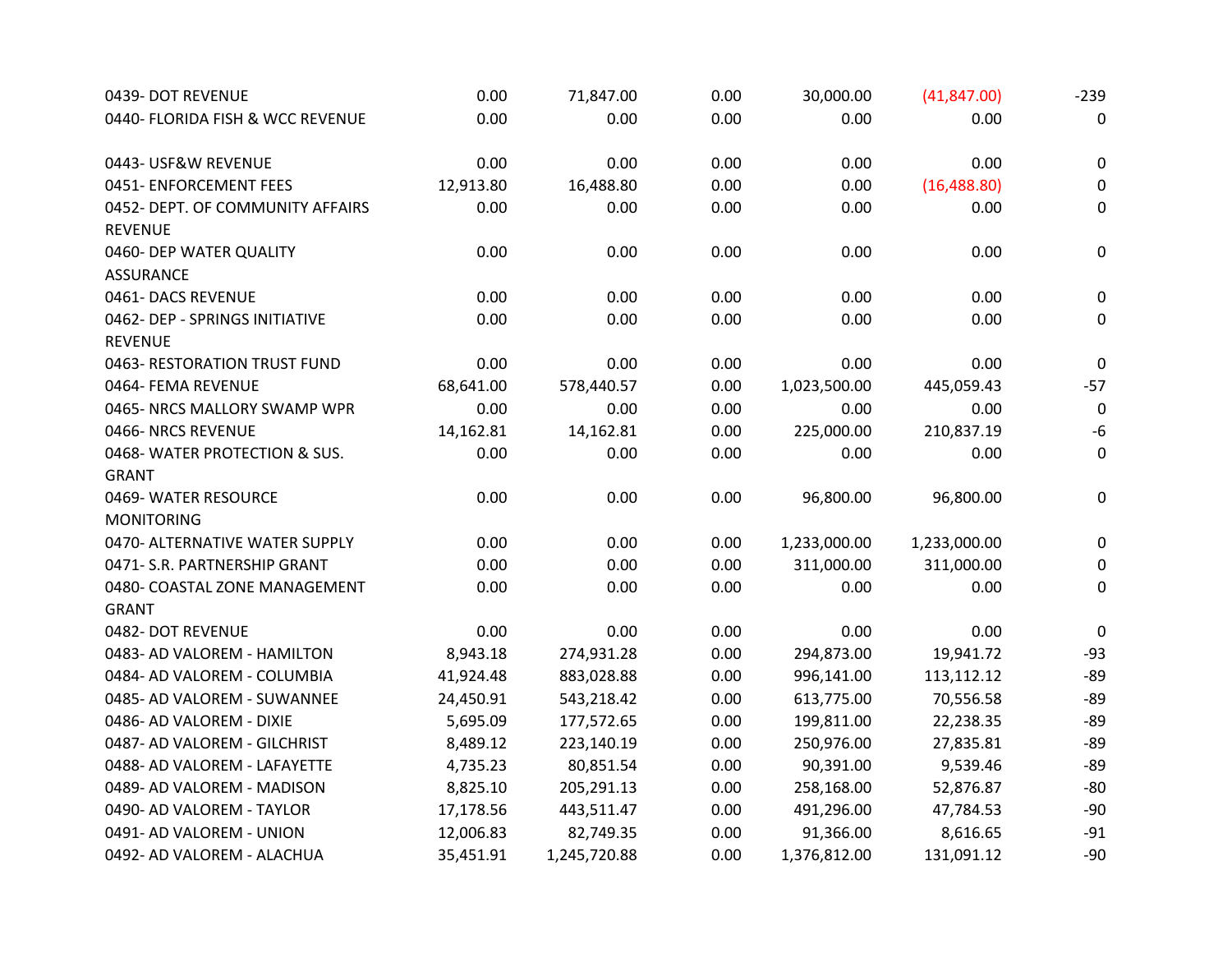| <b>TOTAL REVENUES</b>        | 368.294.50 | 6.290.836.33 | 0.00 | 47.389.589.00 | 41.098.752.67 | -13      |
|------------------------------|------------|--------------|------|---------------|---------------|----------|
| 0499- GREENVILLE STORMWATER  | 0.00       | 0.00         | 0.00 | 33.595.679.00 | 33.595.679.00 | $\Omega$ |
| 0497- AD VALOREM - PUTNAM    | 53.12      | 12.418.76    | 0.00 | 3.741.00      | (8,677.76)    | -332     |
| 0496- AD VALOREM - LEVY      | 12.131.35  | 317.605.65   | 0.00 | 356,029.00    | 38,423.35     | -89      |
| 0495- AD VALOREM - JEFFERSON | 1,674.61   | 55.151.43    | 0.00 | 63.021.00     | 7.869.57      | -88      |
| 0494- AD VALOREM - BRADFORD  | 7.964.13   | 287,728.26   | 0.00 | 321.418.00    | 33,689.74     | -90      |
| 0493- AD VALOREM - BAKER     | 197.64     | 4.355.12     | 0.00 | 4.856.00      | 500.88        | -90      |

## EXPENSES

## **SALARIES AND BENEFITS**

| 1516- SALARIES                       | 312,793.57 | 2,472,401.94 | 0.00      | 3,985,989.84  | 1,513,587.90  | 62 |
|--------------------------------------|------------|--------------|-----------|---------------|---------------|----|
| <b>1520- GROUP INSURANCE</b>         | 25,959.17  | 396,308.37   | 0.00      | 553,609.70    | 157,301.33    | 72 |
| 1521-RETIREMENT                      | 16,755.33  | 140,889.37   | 0.00      | 664,331.64    | 523,442.27    | 21 |
| <b>1525- SOCIAL SECURITY</b>         | 24,131.92  | 185,466.55   | 0.00      | 332,165.82    | 146,699.27    | 56 |
| <b>TOTAL SALARIES AND BENEFITS</b>   | 379,639.99 | 3,195,066.23 | 0.00      | 5,536,097.00  | 2,341,030.77  | 58 |
| OTHER PERSONAL SERVICES              |            |              |           |               |               |    |
| 2540- OTHER PERSONAL SERVICES        | 6,444.42   | 50,427.52    | 0.00      | 148,000.00    | 97,572.48     | 34 |
| 2564- PROPERTY APPRAISER FEES        | 0.00       | 0.00         | 0.00      | 210,000.00    | 210,000.00    | 0  |
| 2579- TAX COLLECTOR FEES             | 0.00       | 0.00         | 0.00      | 125,000.00    | 125,000.00    | 0  |
| 2580- LEGAL SERVICES                 | 15,557.81  | 135,638.55   | 0.00      | 255,000.00    | 119,361.45    | 53 |
| 2585- AUDIT FEES                     | 0.00       | 29,603.53    | 0.00      | 35,000.00     | 5,396.47      | 85 |
| 2586- CONTRACTUAL SERVICES           | 242,461.84 | 2,191,372.49 | ######### | 18,384,247.00 | 16,217,476.15 | 12 |
| <b>TOTAL OTHER PERSONAL SERVICES</b> | 264,464.07 | 2,407,042.09 | ######### | 19,157,247.00 | 16,774,806.55 | 12 |

## **EXPENSES**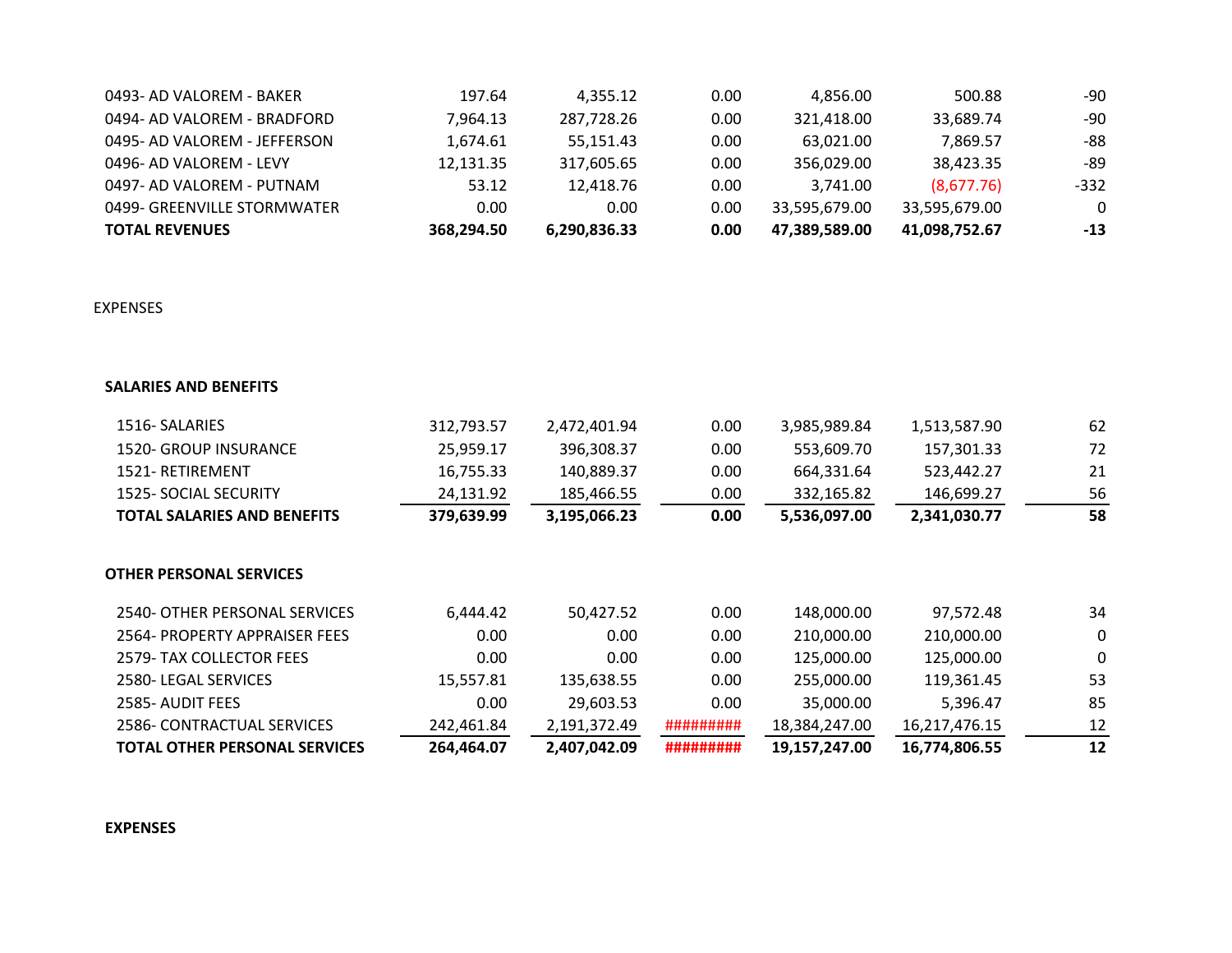| 3550- HAMILTON                 | 0.00      | 11,634.79 | 0.00     | 0.00       | (11, 634.79) | 0                |
|--------------------------------|-----------|-----------|----------|------------|--------------|------------------|
| 3551- COLUMBIA                 | 0.00      | 20,179.80 | 0.00     | 0.00       | (20, 179.80) | 0                |
| 3552- SUWANNEE                 | 0.00      | 10,898.13 | 0.00     | 0.00       | (10,898.13)  | $\pmb{0}$        |
| 3553-DIXIE                     | 0.00      | 5,388.81  | 0.00     | 0.00       | (5,388.81)   | 0                |
| 3554- GILCHRIST                | 0.00      | 7,174.40  | 0.00     | 0.00       | (7, 174.40)  | 0                |
| 3555-LAFAYETTE                 | 0.00      | 2,409.86  | 0.00     | 0.00       | (2,409.86)   | $\mathbf 0$      |
| 3556-MADISON                   | 0.00      | 11,253.66 | 0.00     | 0.00       | (11, 253.66) | 0                |
| 3557-TAYLOR                    | 0.00      | 12,411.69 | 0.00     | 0.00       | (12, 411.69) | 0                |
| 3559- ALACHUA                  | 0.00      | 15,901.34 | 0.00     | 0.00       | (15,901.34)  | 0                |
| 3560- BAKER                    | 0.00      | 118.32    | 0.00     | 0.00       | (118.32)     | $\mathbf 0$      |
| 3561-BRADFORD                  | 0.00      | 7,440.41  | 0.00     | 0.00       | (7,440.41)   | 0                |
| 3562-JEFFERSON                 | 726.79    | 2,180.37  | 0.00     | 0.00       | (2, 180.37)  | 0                |
| 3563-LEVY                      | 0.00      | 7,380.65  | 0.00     | 0.00       | (7,380.65)   | $\boldsymbol{0}$ |
| 3564- PUTNAM                   | 0.00      | 57.50     | 0.00     | 0.00       | (57.50)      | $\mathbf 0$      |
| 3565- HAMITON                  | 178.73    | 5,705.08  | 0.00     | 0.00       | (5,705.08)   | $\boldsymbol{0}$ |
| 3566- COLUMBIA                 | 791.69    | 13,455.49 | 0.00     | 0.00       | (13, 455.49) | $\boldsymbol{0}$ |
| 3567-SUWANNEE                  | 489.02    | 10,531.52 | 0.00     | 0.00       | (10,531.52)  | 0                |
| 3568-DIXIE                     | 170.84    | 5,327.19  | 0.00     | 0.00       | (5,327.19)   | $\pmb{0}$        |
| 3572-TAYLOR                    | 495.54    | 13,506.51 | 0.00     | 0.00       | (13,506.51)  | 0                |
| 3574- ALACHUA                  | 1,842.93  | 15,237.21 | 0.00     | 0.00       | (15, 237.21) | $\mathbf 0$      |
| 3575- BAKER                    | 5.93      | 127.28    | 0.00     | 0.00       | (127.28)     | $\pmb{0}$        |
| 3576-BRADFORD                  | 0.00      | (30.25)   | 0.00     | 0.00       | 30.25        | 0                |
| 3577- JEFFERSON                | 50.24     | 1,654.54  | 0.00     | 0.00       | (1,654.54)   | 0                |
| 3578-LEVY                      | 242.63    | 6,547.53  | 0.00     | 0.00       | (6, 547.53)  | 0                |
| 3579- PUTNAM                   | 5.31      | 350.19    | 0.00     | 0.00       | (350.19)     | $\mathbf 0$      |
| 3590- PAYMENT IN LIEU OF TAXES | 0.00      | 0.00      | 0.00     | 365,000.00 | 365,000.00   | 0                |
| 3605- PRINTING                 | 230.40    | 1,258.35  | 3,030.00 | 39,900.00  | 35,611.65    | 11               |
| 3606- PUBLICATION OF NOTICES   | 5,352.58  | 7,629.34  | 0.00     | 31,600.00  | 23,970.66    | 24               |
| 3607- POSTAGE                  | 340.09    | 7,504.81  | 0.00     | 25,000.00  | 17,495.19    | 30               |
| 3621-Meetings                  | 0.00      | 200.00    | 0.00     | 6,200.00   | 6,000.00     | $\overline{3}$   |
| 3622- REGISTRATIONS & TRAINING | 13,357.37 | 31,208.86 | 0.00     | 80,375.00  | 49,166.14    | 39               |
| 3626- TRAVEL EXPENSES          | 1,398.89  | 22,461.94 | 0.00     | 84,250.00  | 61,788.06    | 27               |
| 3627- UTILITIES                | 4,239.04  | 30,398.53 | 0.00     | 80,000.00  | 49,601.47    | 38               |
| 3628- COMMUNICATIONS           | 8,096.62  | 78,736.33 | 0.00     | 150,000.00 | 71,263.67    | 52               |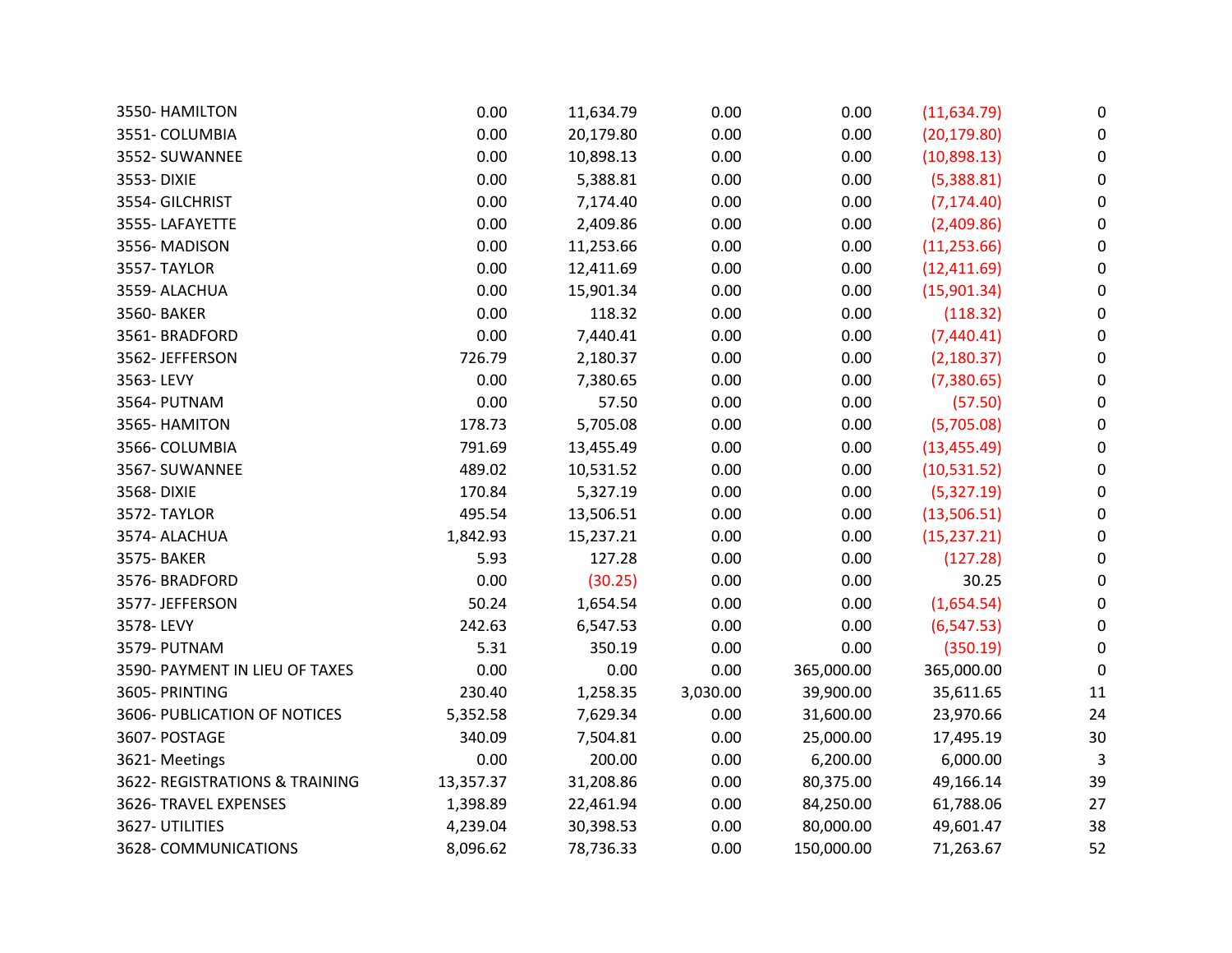| 3629- FACILITIES MAINTENANCE    | 7,263.10  | 27,349.70  | 0.00      | 75,000.00    | 47,650.30    | 36           |
|---------------------------------|-----------|------------|-----------|--------------|--------------|--------------|
| 3630- VEHICLE MAINTENANCE       | 3,155.56  | 34,048.95  | 0.00      | 75,000.00    | 40,951.05    | 45           |
| 3631- EQUIPMENT MAINTENANCE     | 3,858.20  | 8,506.88   | 0.00      | 36,400.00    | 27,893.12    | 23           |
| 3650- PROMOTIONS                | 206.52    | 4,687.23   | 0.00      | 13,500.00    | 8,812.77     | 35           |
| 3690- OTHER CONTRACTUAL         | 0.00      | 105.88     | 0.00      | 10,900.00    | 10,794.12    | $\mathbf{1}$ |
| <b>SERVICES</b>                 |           |            |           |              |              |              |
| 3701- FIELD SUPPLIES            | 9,465.46  | 331,905.45 | 42,649.86 | 724,900.00   | 350,344.69   | 52           |
| 3702- OFFICE SUPPLIES           | 3,284.77  | 19,554.19  | 0.00      | 41,000.00    | 21,445.81    | 48           |
| 3703- COMPUTER SUPPLIES         | 935.19    | 18,750.77  | 0.00      | 31,350.00    | 12,599.23    | 60           |
| 3704- FUEL & LUBRICANTS         | 6,701.14  | 44,284.61  | 0.00      | 70,000.00    | 25,715.39    | 63           |
| 3705-MAPS & AERIALS             | 0.00      | 0.00       | 0.00      | 3,500.00     | 3,500.00     | $\mathbf 0$  |
| 3706- BOOKS & DOCUMENTS         | 108.55    | 1,759.08   | 0.00      | 12,800.00    | 11,040.92    | 14           |
| 3715- PHOTOGRAPHIC SUPPLIES     | 167.00    | 286.72     | 0.00      | 2,200.00     | 1,913.28     | 13           |
| 3740- OFFICE SUPPORT EQUIPMENT  | 0.00      | 2,191.30   | 0.00      | 11,100.00    | 8,908.70     | 20           |
| 3790- OTHER COMMODITIES         | 0.00      | 458.59     | 0.00      | 5,400.00     | 4,941.41     | 8            |
| 3801- COMPUTER SOFTWARE         | 1,444.28  | 16,497.50  | 17,621.70 | 95,500.00    | 61,380.80    | 36           |
| 3802- EQUIPMENT RENTAL          | 1,281.05  | 30,885.26  | 0.00      | 55,750.00    | 24,864.74    | 55           |
| 3804- WORKERS COMPENSATION      | 0.00      | 11,116.00  | 0.00      | 25,000.00    | 13,884.00    | 44           |
| 3805- PROPERTY & CASUALITY INS. | 0.00      | 49,719.00  | 0.00      | 60,000.00    | 10,281.00    | 83           |
| 3809- FEES & PERMITS            | 157.21    | 772.21     | 0.00      | 16,500.00    | 15,727.79    | 5            |
| <b>TOTAL EXPENSES</b>           | 76,042.67 | 969,119.50 | 63,301.56 | 2,228,125.00 | 1,195,703.94 | 46           |
| <b>OPERATING CAPITAL OUTLAY</b> |           |            |           |              |              |              |
| 4903- OFFICE EQUIPMENT          | 0.00      | 0.00       | 0.00      | 20,000.00    | 20,000.00    | 0            |
| 4905- Mobile Equipment          | 0.00      | 0.00       | 0.00      | 24,000.00    | 24,000.00    | 0            |
| 4906- COMPUTER EQUIPMENT        | 9,296.02  | 37,523.49  | 3,171.24  | 118,000.00   | 77,305.27    | 34           |
| 4907- FIELD EQUIPMENT           | 0.00      | 1,975.00   | 0.00      | 56,000.00    | 54,025.00    | 4            |
| <b>TOTAL CAPITAL OUTLAY</b>     | 9,296.02  | 39,498.49  | 3,171.24  | 218,000.00   | 175,330.27   | 20           |
| <b>FIXED CAPITAL OUTLAY</b>     |           |            |           |              |              |              |
| 5920- ACQUISITION               | 0.00      | 0.00       | 0.00      | 7,207,820.00 | 7,207,820.00 | 0            |